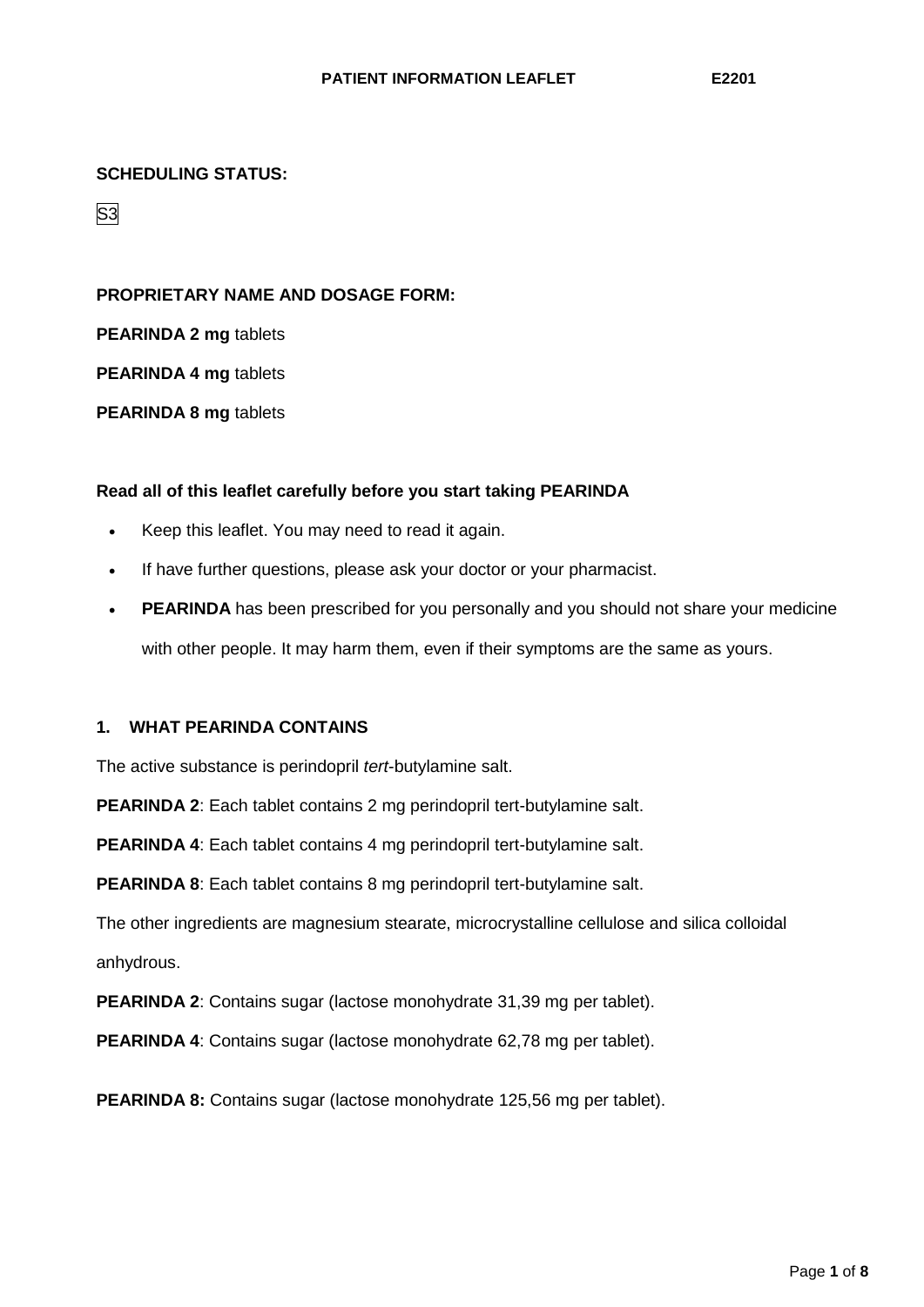# **2. WHAT PEARINDA IS USED FOR**

**PEARINDA** belongs to a class of medicines called ACE inhibitors. ACE stands for angiotensin converting enzyme. It works by blocking ACE, an enzyme involved in narrowing blood vessels and causing sodium and fluid retention by the kidneys. This causes blood vessels to relax, allowing blood to flow more freely and at a lower pressure, and increasing the heart's ability to pump blood in some types of heart failure.

### **PEARINDA** is used to treat:

- Mild to moderate high blood pressure (hypertension)
- Congestive heart failure (a condition where the heart is unable to pump enough blood to meet the body's needs), not adequately controlled by conventional therapy.

#### **3. BEFORE YOU TAKE PEARINDA**

#### **Do not take PEARINDA**

- if you are hypersensitive (allergic) to perindopril or any other ACE inhibitor, or to any of the other ingredients in the tablet (see **WHAT PEARINDA CONTAINS**)
- if you had symptoms such as swelling of the face, tongue or throat, wheezing, skin rashes, intense itching, dizziness or fainting with previous ACE inhibitor or angiotensin receptor blocker (ARB) treatment or have had these symptoms in any other circumstances (this is a condition called angioedema)
- if you have narrowing of the main blood vessel leading from the heart, heart muscle disease or narrowing of the artery supplying the kidney with blood
- contact your doctor to re-evaluate your treatment if you are treated with ACE inhibitors/Angiotensin receptor blockers together with a fluoroquinolone antibiotic such as ciprofloxacin, gemifloxacin, levofloxacin, moxifloxacin and norfloxacin
- if you have any other heart or kidney problems
- if you have porphyria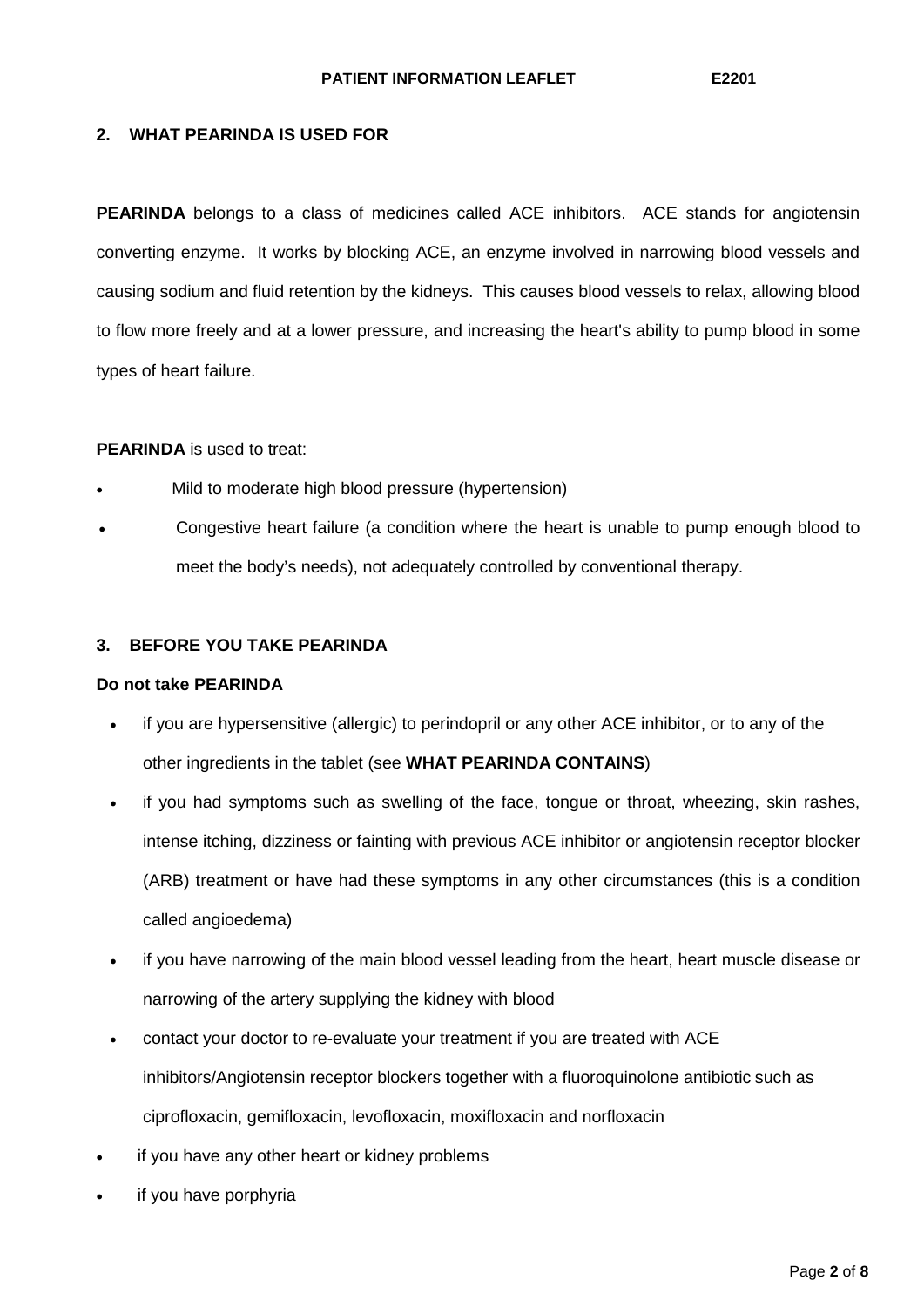if you are pregnant or breastfeeding, or intend becoming pregnant

**PEARINDA** tablets should not be given to children.

The presence of other medical problems may affect the use of **PEARINDA**.

Talk to your doctor, pharmacist or healthcare provider before taking **PEARINDA**:

- contact your doctor to re-evaluate your treatment if you are treated with ACE inhibitors/Angiotensin receptor blockers together with a fluoroquinolone antibiotic such as ciprofloxacin, gemifloxacin, levofloxacin, moxifloxacin and norfloxacin
- if you have blood vessel problems in your brain (cerebrovascular disease) or ischaemic heart disease
- if you become dehydrated (volume depleted), e.g. if you were vomiting, or had diarrhoea or heavy sweating, if you are on dialysis, or if you follow a salt restricted diet or use diuretics
- if you have high blood potassium, low blood sodium, or are on a sodium-restricted diet or use salt substitutes which contain potassium
- if you suffer from a collagen disease such as systemic lupus erythematosus or scleroderma
- if you have bone marrow depression
- if you have any other heart or liver or kidney problems
- if you suffer from diabetes which is not well controlled
- if you are allergic to lactose.

You should inform your doctor, pharmacist or healthcare provider that you are taking **PEARINDA**:

- if you are going to have an operation or anaesthesia
- if you are going to have desensitisation treatment to reduce the effects of an allergy to bee or wasp stings
- if you are to undergo a procedure to remove cholesterol from your blood by a machine (LDL apheresis).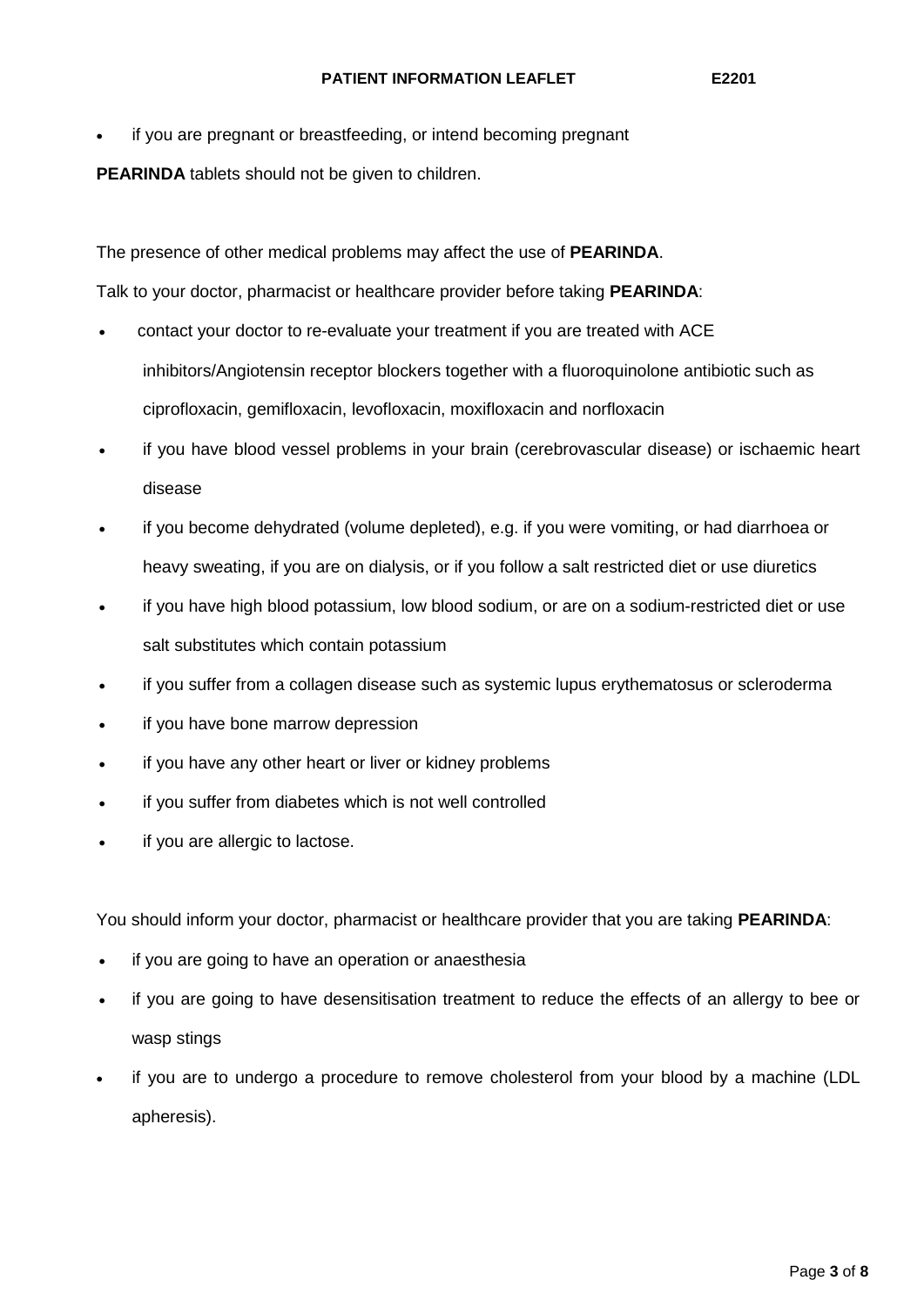# **Taking PEARINDA with food and drink:**

It is recommended that **PEARINDA** should be taken once daily before a meal. Avoid drinking alcohol. Drinking alcohol with **PEARINDA** may further lower your blood pressure and may make you feel dizzy or light-headed.

## **Pregnancy and breastfeeding:**

You should not take **PEARINDA**:

- if you are pregnant, planning to become pregnant or if you suspect you are pregnant;
- if you are breastfeeding.

If you are pregnant or breastfeeding your baby, please consult your healthcare provider for advice before taking **PEARINDA**.

## **Driving and using machinery:**

You may experience dizziness or light-headedness while taking **PEARINDA**. Do not drive, operate machinery, or do anything else that could be dangerous until you know how you react on **PEARINDA**. Before you begin using any new medicine (prescription or non prescription) or if you develop any new medical problem while you are using this medicine, check with your doctor, pharmacist or other healthcare provider.

### **Important information about some of the ingredients of PEARINDA**:

**PEARINDA** contains lactose which may have an effect on the control of your blood sugar if you have diabetes mellitus. Patients with rare hereditary conditions of galactose intolerance e.g. galactosaemia, Lapp lactase deficiency or glucose-galactose malabsorption should not take **PEARINDA**.

### **Taking other medicines with PEARINDA:**

Always tell your healthcare provider if you are taking any other medicine. (This includes complementary or traditional medicines.)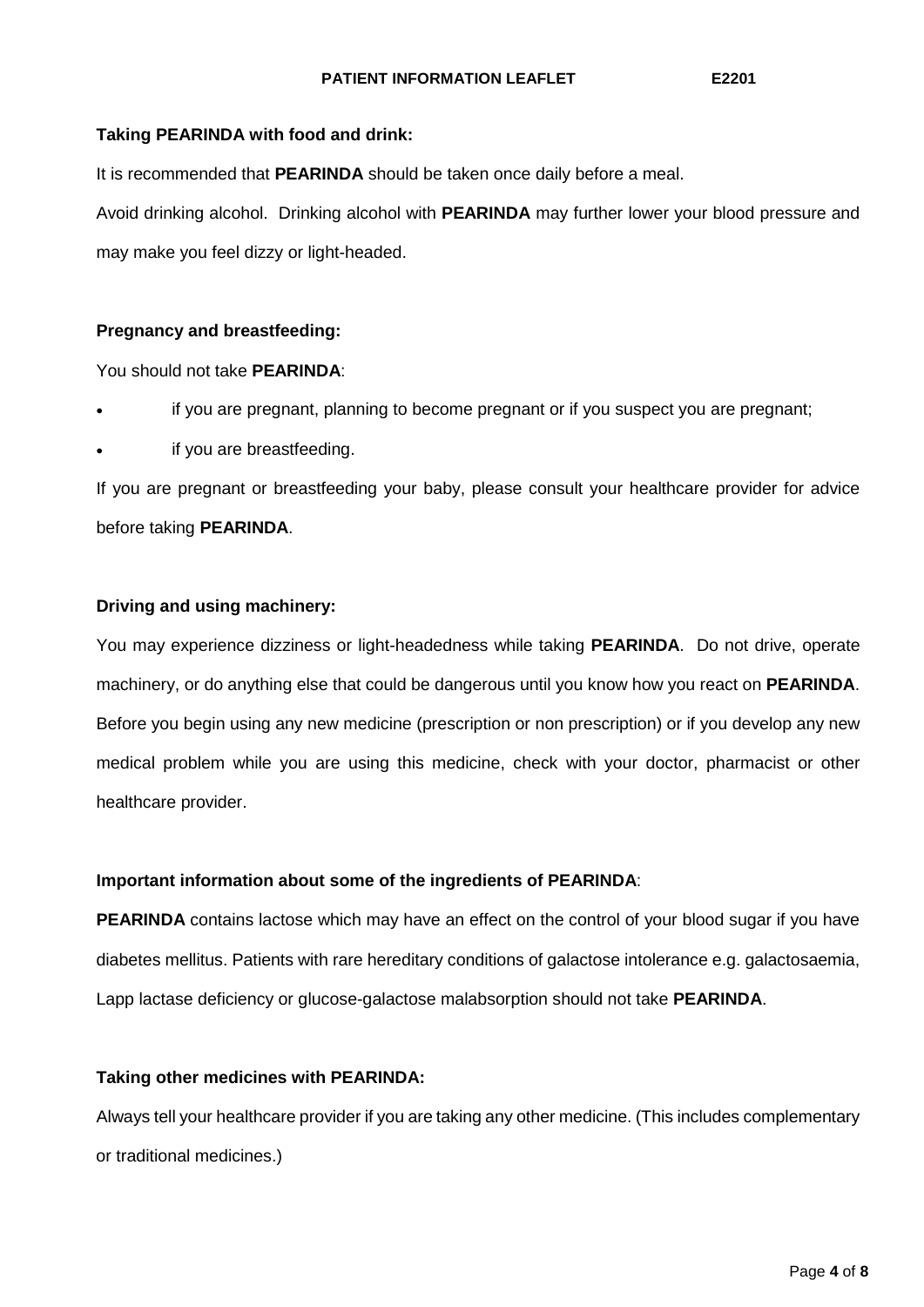If you are taking other medicines on a regular basis, including complementary or traditional medicines, the use of **PEARINDA** with these medicines may cause undesirable interactions. Please consult your doctor, pharmacist or other healthcare provider, for advice.

In particular, you should check with your doctor, pharmacist or other healthcare provider if you are taking any of the following to be sure that it is safe to take **PEARINDA** at the same time:

- contact your doctor to re-evaluate your treatment if you are treated with ACE inhibitors/Angiotensin receptor blockers together with a fluoroquinolone antibiotic such as ciprofloxacin, gemifloxacin, levofloxacin, moxifloxacin and norfloxacin
- other medicines for treating high blood pressure including diuretics (water tablets)
- other medicines that could cause lowering of the blood pressure
- potassium supplements, potassium-containing salt substitutes and potassium-sparing diuretics (e.g. spironolactone, triamterene or amiloride)
- lithium (for mania or depression)
- non-steroidal anti-inflammatory medicines.

# **4. HOW TO TAKE PEARINDA**

Always take **PEARINDA** exactly as your doctor has instructed you. You should check with your doctor or pharmacist if you are unsure. If you have the impression that the effect of **PEARINDA** is too strong or too weak, tell your doctor or pharmacist. Do not share medicines prescribed for you with any other person.

It is recommended that **PEARINDA** is taken once daily in the morning before a meal.

### *Mild to moderate high blood pressure (hypertension)*

The recommended starting dose is 4 mg once daily, which can be increased to a single dose of 8 mg if necessary after one month of treatment.

In elderly patients and if you have certain other conditions, a starting dose of 2 mg will be used, which can be increased according to response to a maximum of 8 mg once daily.

Insulin and non-insulin dependent diabetics can be treated with the usual doses.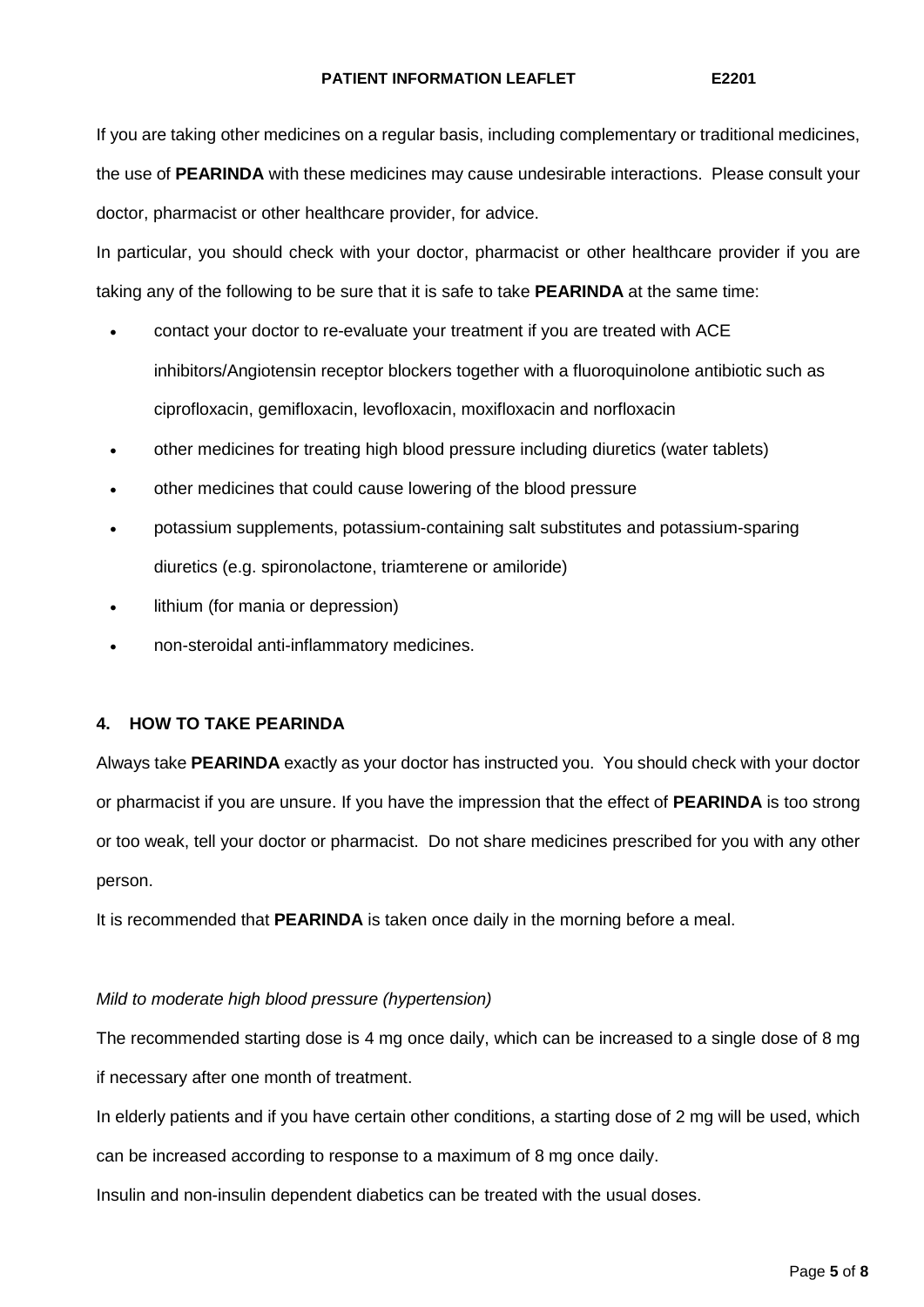### *Congestive heart failure*

The treatment should be initiated at a low dose under close medical supervision. The initial dose is 2 mg as a single dose in the morning. This may be increased to 4 mg once daily as a maintenance dose.

If you are taking water tablets (diuretics), your doctor may decide to reduce or even discontinue these at the beginning of your treatment with **PEARINDA**.

Speak to your doctor if you suffer from kidney disease for information on how this medicine should be taken as the above dosages may not be appropriate for you.

**PEARINDA** is not suitable for use in children.

## **If you take more PEARINDA than you should:**

In the event of overdosage, consult your doctor or pharmacist. If neither is available, contact the nearest hospital or poison control centre. Take this leaflet and any remaining tablets with you, so that the doctor knows what you have taken.

### **If you forget to take a dose of PEARINDA:**

It is important to take your medicine every day. However, if you forget to take one or more doses, take another as soon as you remember and then go on as prescribed on a normal daily dose. Do not take a double dose to make up for the forgotten individual doses.

# **5. POSSIBLE SIDE EFFECTS**

**PEARINDA** can have side effects. If any of the following happens, stop taking **PEARINDA** and tell your doctor immediately or go the casualty department at your nearest hospital:

- hives
- severe stomach pain;
- swelling of hands, feet, ankles, face, lips, mouth or throat, which may cause difficulty in swallowing or breathing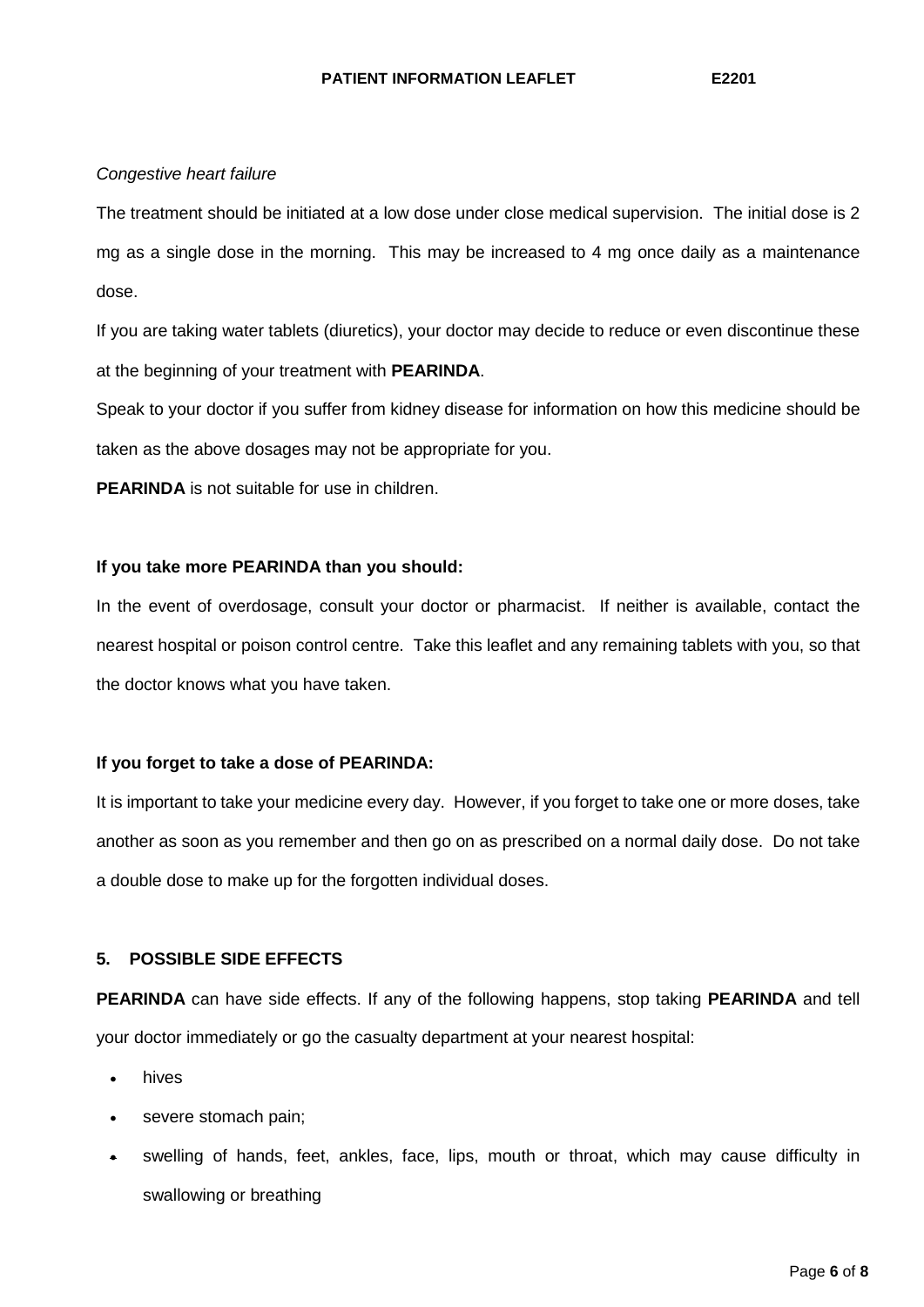- dizziness or fainting;
- unusually fast or irregular heartbeat. These could be signs of angioedema which is a serious reaction that can occur with all medicines of this type (ACE inhibitors).

These are all very serious side effects. If you have them, you may have had a serious allergic

reaction to **PEARINDA**. You may need urgent medical attention or hospitalisation

Tell your doctor if you notice any of the following

The following frequent side effects may occur:

- cough
- shortness of breath
- light-headedness due to low blood pressure
- headaches
- pins and needles
- vertigo
- **tiredness**
- diarrhoea, nausea, abdominal pain, indigestion, vomiting, constipation
- taste disturbances
- muscle cramps and weakness
- skin rash
- **itching** 
	- vision disturbances
- ringing sound in the ears.

The following side effects occur less frequently:

- Changes in your blood (your doctor may decide to carry out blood tests at regular intervals to monitor for this), irregular heart beat
- heart attack
- chest pain